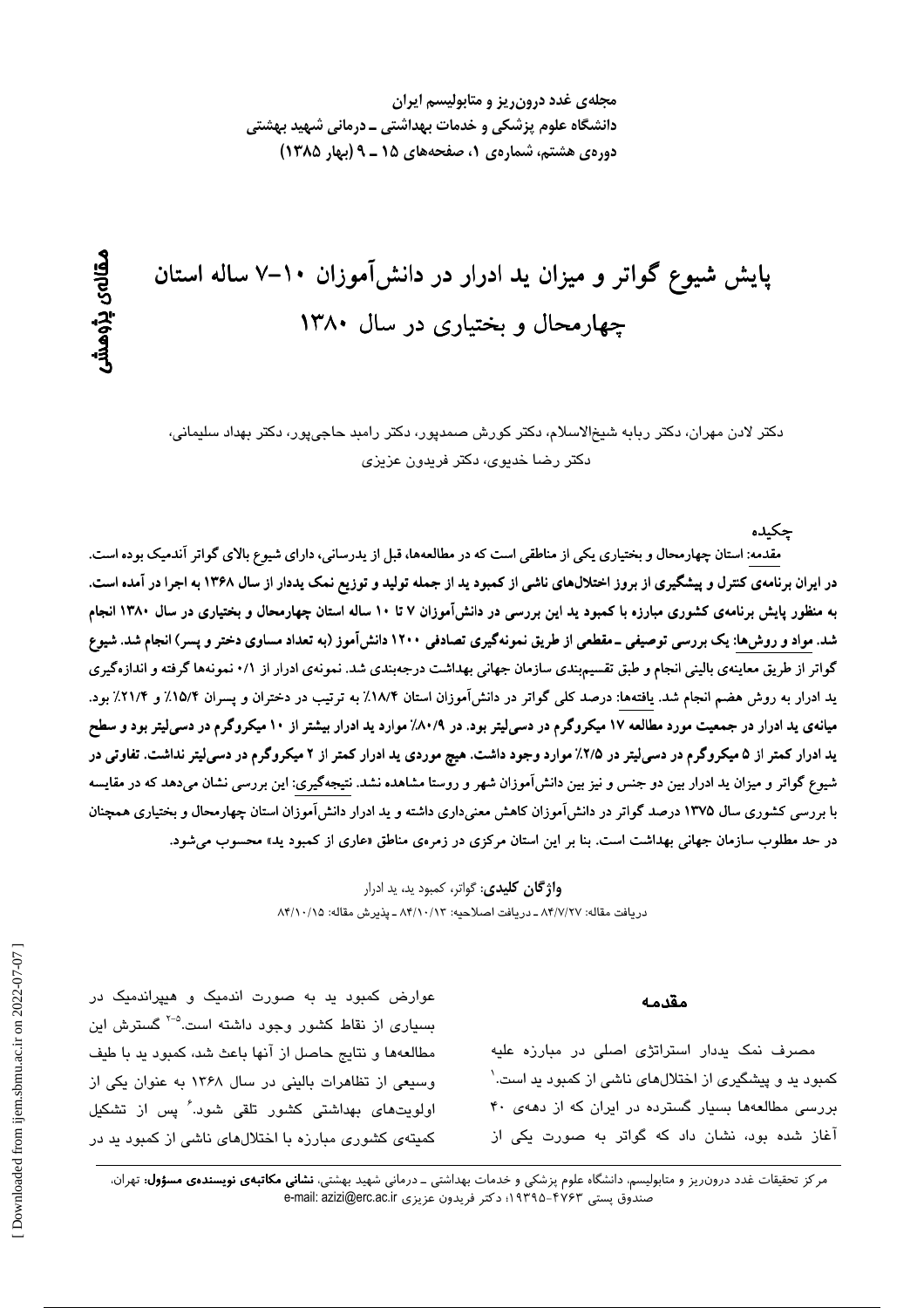سال ۱۳۶۸ و انجام بررسی کشوری<sup>۷</sup> برنامهی جامع کشوری برای کنترل و پیشگیری از اختلالهای ناشی از کمبود ید تدوین شد. از آنجا که اثر نامطلوب کمبود ید، به خصوص ضایعهی مغزی آن با مصرف عمومی نمک یددار قابل پیشگیری است<sup>^</sup> در قالب این برنامهی کشوری، پددار کردن نمک از سال ۱۳۶۹ آغاز ولی برنامهی پددار کردن همگانی نمک سال ۱۳۷۳ به اجرا در آمد و مصرف نمک پددار توسط خانوارها افزایش یافت. آخرین بررسی انجام شده در کشور نشان می دهد که ۹۳٪ مردم مناطق روستایی و ۹۷٪ مردم مناطق شهری از نمک یددار استفاده میکنند.''

اگرچه در ایران از سال ۱۳۷۵ کمبود بد تحت کنترل در آمد، و از سال ۱۳۷۹ (۲۰۰۰ میلادی) از طرف سازمان جهانی بهداشت به عنوان کشور عاری از کمبود پد<sup>:</sup> اعلام گردید،<sup>۱۲</sup> کمبود ید هیچگاه ریشهکن نمیشود و احتمال بازگشت آن وجود دارد. بنا بر این در برنامهی کنترل و پیشگیری از اختلالهای ناشی از کمبود ید، پایش ادواری ید ضروری است و مهمترین روش پایش، اطمینان از کافی بودن میزان بد در نمکهای بددار و مصرف آن توسط خانوارها و نیز تعیین میزان دفع ید ادرار است،<sup>۱۳٬۱۴</sup> در سال ۱۳۷۵ اولین پایش برنامههای کنترل و حذف اختلالهای ناشی از کمبود به، ۷ سال بعد از شروع تولید و توزیع نمک یددار و ۲ سال بعد از این که بیش از ۵۰٪ جمعیت کشور از نمک پددار استفاده میکردند، انجام شد.<sup>۱۵</sup> استان چهارمحال و بختیاری از جمله مناطقی است که با توجه به نتایج طرح بررسی سلامت و بیماری<sup>16</sup> و مطالعهی سال ۱۳۷۵<sup>۱۵</sup> دارای گواتر بومی (آندمیک) بوده است. در بررسی سال ۱۳۷۵ اگرچه مبانهی دفع بد ادرار دانشآموزان استان چهارمحال و بختیاری ۲۵ میکروگرم در دسی لیتر بود، شیوع گواتر در طرح سلامت و بیماری کشور در سال۱۳۷۴ بالا بود و در بررسی کشوری سال ۱۳۷۵ نیز ۵۵٪ تخمین زده شد.<sup>۱۵،۱۶</sup> از آنجا که برنامههای پایش کنترل و حذف اختلالهای ناشی ازکمبود ید در کشور ما هر ۵ سال انجام میشود، این مطالعه با هدف تعیین شیوع گواتر و اندازهگیری میزان ید ادرار و مقایسه با یافتههای قبلی در سال ۱۳۸۰ انجام گرفت.

## مواد و روشها

این بررسی از نوع توصیفی ـ مقطعی است که در زمستان سال ۱۳۸۰ در استان چهار محال و بختیاری انجام شد. بر اساس توصیهی WHO/UNICEF/ICCIDD دانشآموزان ۱۰-۷ سالهی مدارس استان (پایهی دوم، سوم و چهارم ابتدایی) به عنوان جامعه مورد بررسی در نظر گرفته شدند. روش نمونهگیری خوشهای<sup>ة</sup> و بر اساس احتمال بر مبنای اندازهگیری PPS" بود. در مجموع ۶۰ خوشه و در هر خوشه ۲۰ دانشآموز ۱۰–۷ ساله (در کل ۱۲۰۰ دانشآموز) انتخاب شدند. حجم نمونه در مناطق شهری و روستانی برابر بود (۳۰ خوشهی ۲۰ تابی در شهر و همین میزان در روستا). اگر خوشه در یک روستا کامل نمیشد به روستای سمت راست مراجعه میگردید.

برای تخمین شیوع گواتر معاینهی تیروئید به روش لمس توسط پزشک عمومی آموزش دیده انجام شد و طبقهبندی گواتر بر اساس طبقهبندی درجەى حدىد WHO/UNICEF/ICCIDD صورت گرفت. حجم نمونه از طريق فرمول زير محاسبه گرديد.

DEx  $Z(1-1/2\alpha)$  × p(1-P)  $= \Delta 98$  $n =$  $d^{\gamma}$  $\alpha = \cdot / \cdot \Delta$ P (proportion) =  $\cdot/\Delta$ P (proportion) =  $\cdot/\cdot \Delta$ DE (Design effect) =  $\sqrt{\omega}$ 

برای انتخاب دانشآموزان ابتدا در استان ۲۰ آدرس خانوار از فهرست خانوارها به صورت تصادفی انتخاب شد. با مراجعه به نشانیهای انتخاب شده ـ که در آنها دانشآموز دختر و پسر ابتدایی وجود داشته باشد ـ به مدرسهی تحصيل آنها مراجعه مى شد در صورت عدم وجود دانشآموز ابتدایی، به خانوار مجاور مراجعه میگردید. سپس با مراجعه به مدارس مذکور در هر مدرسه ابتدایی دخترانه و یسرانه ۳ خوشه از کلاسهای دوم، سوم و چهارم که مشمول دانشآموزان ۱۰-۸ ساله میشوند و در هر خوشه (کلاس) تعداد ۲۰ نفر، مورد معاینهی بالینی قرار گرفتند. در تمامی دانشآموزان انتخاب شده، معاینهی تیروئید انجام شد

ii- Cluster sampling

iii- Probability proportionate to size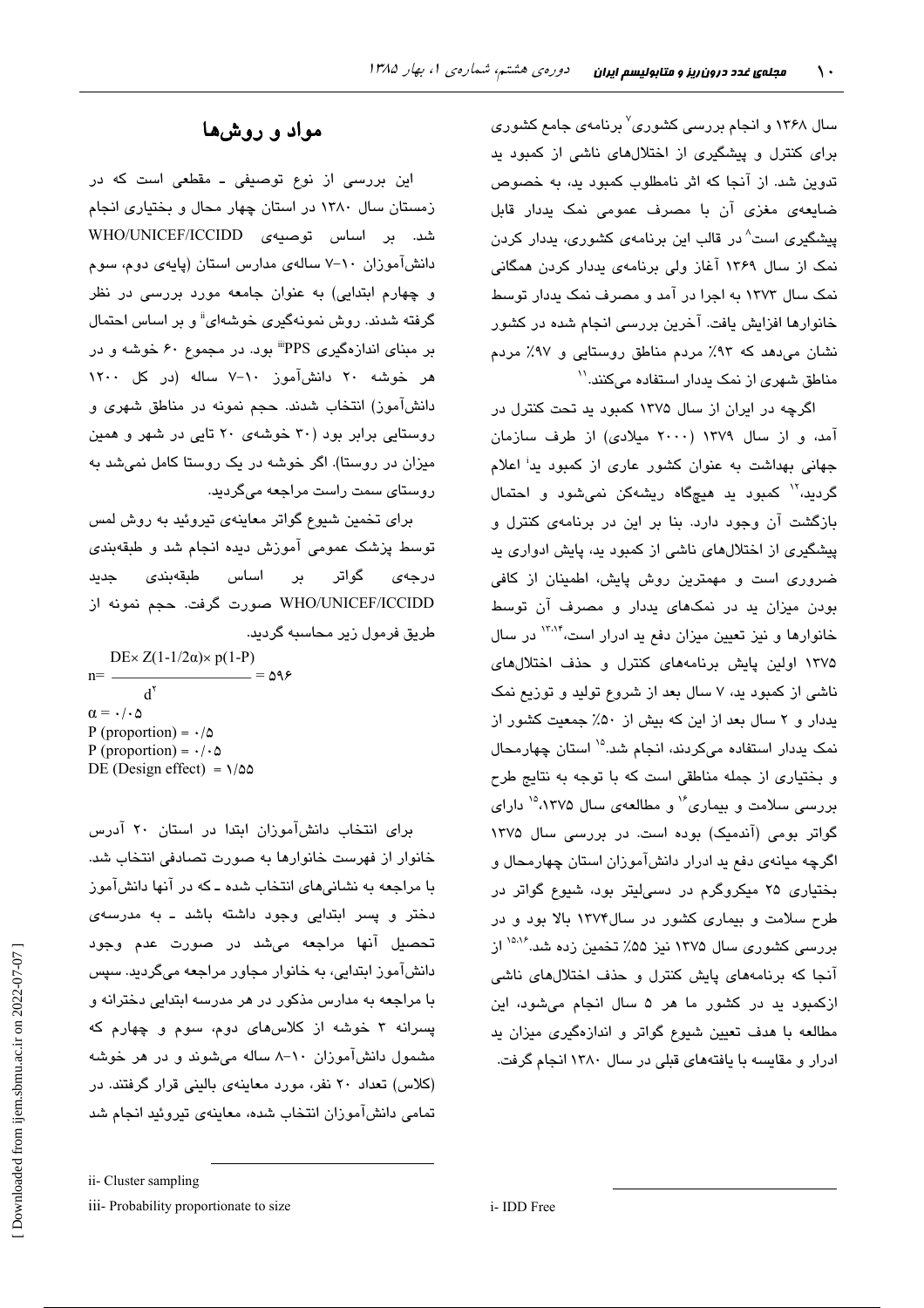| متغير                                      |            | پسر                                     | دختر                                            | دختر و پسر                        |
|--------------------------------------------|------------|-----------------------------------------|-------------------------------------------------|-----------------------------------|
|                                            | كران پايين | $\frac{1}{\sqrt{\pi}}$                  | $\gamma$                                        | $\lambda \Delta/V$                |
| گواتر درجه ۱و۲                             | درصد       | $\Upsilon \Upsilon$                     | $10/\mathcal{r}$                                | $\Lambda/\mathfrak{r}$            |
|                                            | كران بالا  | YQ/F                                    | $\lambda/\lambda$                               | $\Upsilon \setminus \Lambda$      |
|                                            | كران پايين | $\mathsf{V}\mathsf{f}/\mathsf{\Lambda}$ | $5V/\Delta$                                     | VT/9                              |
| درصدی که ید ادرار بالای ۱۰ µg/dL دارند     | درصد       | $\Lambda\Upsilon/\Upsilon$              | $V/\Upsilon$                                    | $\Lambda \cdot / \mathcal{A}$     |
|                                            | كران بالا  | 97/                                     | $\Lambda$ 1/۴                                   | $\Lambda V / 9$                   |
|                                            | كران پايين | $\mathcal{F}/\mathsf{V}$                | $\Delta/\mathop{\rm l\negthinspace q}\nolimits$ | $\mathcal{A}/\mathcal{A}$         |
| درصدی که ید ادرار بین ۵ تا ۹/۹ µg/dL دارند | درصد       | $\lambda \Delta / \cdot$                | $\sqrt{2/\tau}$                                 | 10/5                              |
|                                            | كران بالا  | $\mathbf{Y} \mathbf{Y} / \mathbf{Y}$    | YY/Y                                            | $\mathbf{Y}\mathbf{Y}/\mathbf{Y}$ |
|                                            | كران پايين | $-\lambda/\Delta$                       | $-\lambda/\tau$                                 | $-\cdot/\tau$                     |
| درصدی که ید ادرار بین ۲ تا ۳/۹ µg/dL دارند | درصد       | $\sqrt{2}$                              | $\tau/\vartriangle$                             | $\sqrt{\Delta}$                   |
|                                            | كران بالا  | $\mathfrak{r}/\mathfrak{r}$             | $\Lambda/\Upsilon$                              | $\Delta/\mathfrak{r}$             |
| $(\mu g/d)$ میانه ید ادرار                 | گران پایین | $\Lambda/\tau$                          | $\frac{5}{2}$                                   | $\mathsf{V}/\cdot$                |

جدول ۱ـ شیوع گواتر بر اساس معاینهی بالینی و مقدار ید ادرار در دانشآموزان استان چهارمحال و بختیاری، سال ۱۳۸۰

و شیوع کلی گواتر<sup>:</sup> اندازهگیری شد و در آنالیز بر اساس وزن جمعیتی شهر و روستا تعیین شد. برای تعیین میزان ید ادرار، توصیهی سازمان جهانی بهداشت ملاک عمل قرار گرفت. از آنجا که برای رسیدن به ۹۵٪ اطمینان و ۱۰٪ دقت تعداد ۱۲۰–۸۰ نمونهی ادرار کفایت میکند، در این بررسی ۰c ادرار از ۱۰٪ نمونههای معاینه شده (۱۲۰=۱۲۰٪۱۲۰۰). به صورت تصادفی انتخاب و مورد آزمایش شدند. به این ترتیب که در هر مدرسهی دخترانه و پسرانه و از هر کلاس از نفرات ١٠ و ٢٠ نمونهى ادرار گرفته شد. يد ادرار به صورت کمی و به روش هضم اسید اندازهگیری شد.<sup>۱۷،۱۸</sup> بر اساس توصیهی سازمان جهانی بهداشت ید دفعی ادرار ١٠ میکروگرم در دسهایتر و بیشتر به عنوان وضعیت بدون کمبود ید، بین ۹/۹–۵ کمبود خفیف ۵–۲/۱ کمبود متوسط، و

کمتر از ۲ میکروگرم در دسی لیتر به عنوان کمبود شدید توصیف شد.<sup>۱۳،۱۴</sup> تمامی نمونههای ادرار توسط کارشناس استان به آزمایشگاه مرکز تحقیقات غدد درون ریز دانشگاه علوم پزشکی شهید بهشتی انتقال داده شد و اندازهگیری ید ادرار با نظارت مسؤول فنی آزمایشگاه انجام گرفت. ویژگی و حساسیت آزمایش بد ادراری برای تعیین کمبود بد به ترتیب بیشتر از ۹۵٪ و ۹۰٪ است.

مشخصات دانشآموزان در هر خوشه در یک پرسشنامه شامل نام و نام خانوادگی، سن، جنس، درجهی گواتر، و .<br>میزان بد ادرار تکمیل شد. جهت ارایهی نتایج از آمار توصیفی استفاده شد و از آنجا که غلظت ید ادرار توزیع طبیعی (نرمال) ندارد، میانهی ید ادرار گزارش شد. برای مقایسهی متغیرهای کمّی از آزمون t و برای مقایسهی م**تغی**رهای کیفی از آزمون مجذور خی و برای بررسی

i-Total goiter rate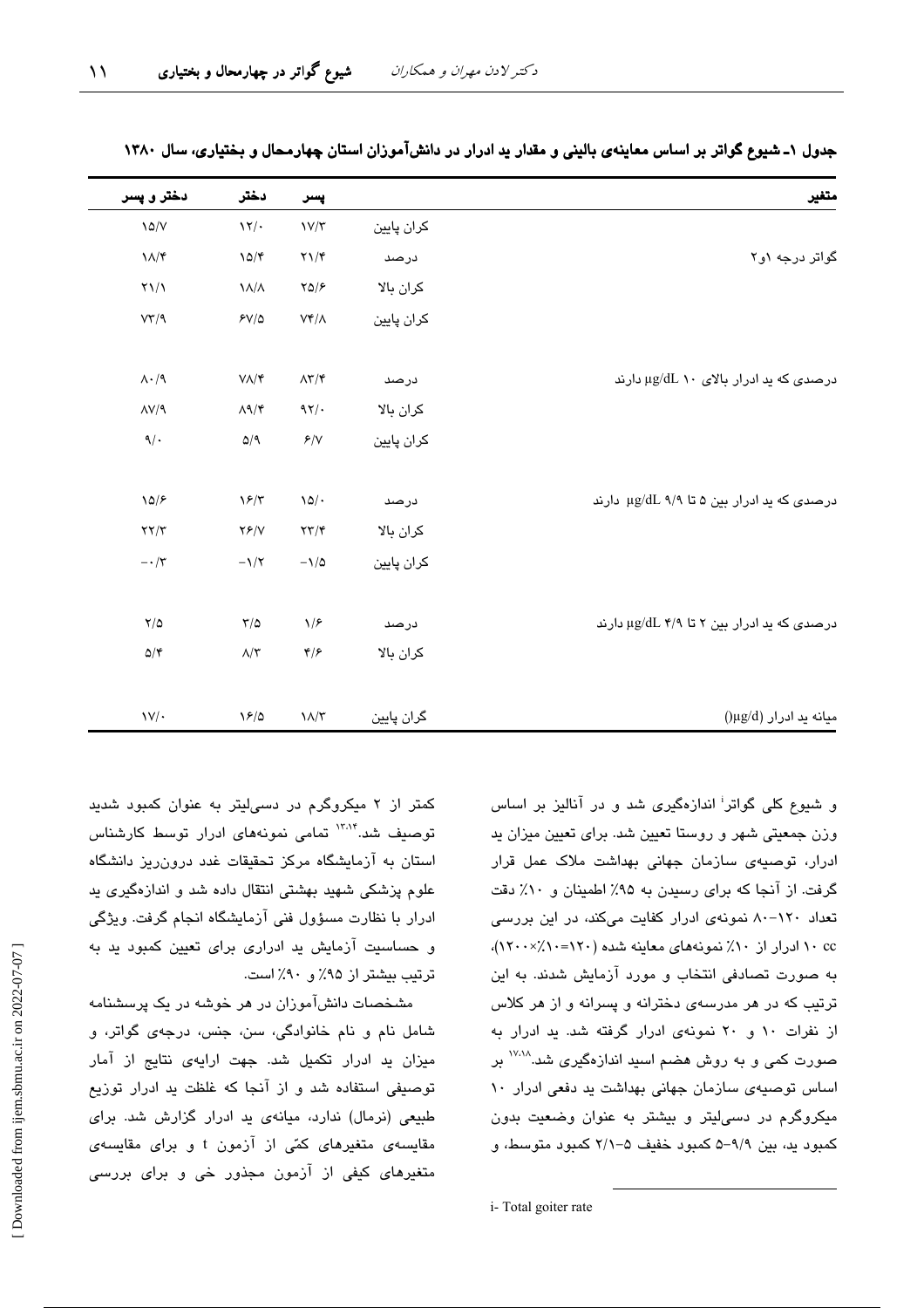همبستگی بین دو متغیر از ضریب همبستگی پیرسون استفاده شد. شیوع گواتر به صورت درصد گزارش شد.

شرکت در معاینات بالینی و نمونهگیری با رضایت .<br>نمونهها*ی* مورد مطالعه بود و با توجه به این که نمونهگیریها و معاینهی بالینی با عارضهای همراه نیست و نتایج حاصل از پژوهش نیز برای رسیدن به اهداف مبارزه با اختلالهای ناشی از کمبود ید در کشور کمک قابل توجه مینماید، انجام مطالعه بسیار با ارزش و با اهمیت بود. این طرح توسط مرکز تحقیقات غدد درون٫ریز، دانشگاه علوم پزشکی شهید بهشتی با همکاری دفتر بهبود تغذیه وزارت بهداشت، درمان و آموزش پزشکی بعد از هماهنگی با دانشگاه علوم پزشکی استان و وزارت آموزش و پرورش و مدارس انتخابی استان انجام شد.

### بافتهها

جامعهی مورد بررسی شامل ۶۰۰ دانشآموز از مناطق شهری و ۶۰۰ دانشآموز از مناطق روستایی استان چهارمحال و بختیاری به تعداد مساوی پسر و دختر در گروههای سنی ١٠-٧ ساله بود. شيوع گواتر در جمعيت مورد مطالعه ۱۸/۴٪ (دختران ۱۵/۴٪ و پسران ۲۱/۴٪) بود (جدول ۱). اختلاف معنیداری در شیوع گواتر بین پسر و دختر و یا ساکنان شهر (۱۴٪) و روستا (۲۲٪) وجود نداشت (نمودار ۱). وضعت ابتلا به گواتر بر حسب سن در جدول ۲ نشان داده شده است. مجموعهی گواتر درجه ۱ و۲ از ۱۱/۴٪ در هفت سالهها تا ۲۱/۵٪ در ۱۰ سالهها متغیر بود.

میانهی دفع ادراری ید در کل دانشآموزان مورد بررسی ۱۷ میکروگرم در دسهایتر و در دانشآموزان دختر و پسر به ترتیب ۱۶/۵و ۱۸/۳ میکروگرم در دسهالیتر بود. اختلاف معنی داری بین دانشآموزان شهری (۱۶/۵ میکروگرم در دسه ٍلیتر) و روستایی (۱۷/۵ میکروگرم در دسهالیتر) و نیز بین دانشآموزان پسر و دختر در میزان بد ادرار دیده نشد

(نمودار ۲). در ۸۰/۹٪ جمعیت مورد مطالعه دفع ید ادرار بیش از ۱۰ میکروگرم در دسی لیتر وجود داشت (جدول ۱). ید ادراری کمتر از ۵ میکروگرم در دسی لیتر در ۲/۵٪ موارد وجود داشت ولی در هیچ موردی ید ادرار کمتر از ۲ میکروگرم در دسے لیتر وجود نداشت.



نمودار ۱ـ شیوع گواتر (مجموع گواترهای درجه ۱ و ۲) در دانشآموزان استان چهارمحال ّو بختیاری به تفکیک جنس و محل سکونت در سال ۱۳۸۰



نمودار ۲ـ درصد دانشآموزان استان چهارمحال و بختیاری به تفکیک جنس و محل سکونت در سال که دفع ادراری پد آنها بیشتر از ۱۰ میکروگرم در دسیلیتر بود

| جدول۲ـ وضعیت ابتلا بهگواتر و میانهی ید ادرار بر حسب سن در مناطق شهری و روستایی چهارمحال و بختیاری، سال ۱۳۸۰ |  |
|-------------------------------------------------------------------------------------------------------------|--|
|-------------------------------------------------------------------------------------------------------------|--|

|                       |            | هفت ساله       | هشت ساله                          | نه ساله                           | ده ساله                  |
|-----------------------|------------|----------------|-----------------------------------|-----------------------------------|--------------------------|
|                       | كران پايين | 8/1            | $\gamma$                          | $\gamma$                          | $\lambda f/\lambda$      |
| گواتر درجه ۱و۲        | درصد       | $11/\zeta$     | ۱۹/۳                              | $\lambda/\Delta$                  | $Y\setminus\vartriangle$ |
|                       | كران بالا  | $\frac{12}{1}$ | $\mathsf{Y}\mathsf{Y}/\mathsf{Y}$ | $\mathbf{Y}\mathbf{Y}/\mathbf{Y}$ | $Y/\Upsilon$             |
| μg/dl((میانه ید ادرار |            | ۷١             | ١٧                                | ١V                                | ١٧                       |
|                       |            |                |                                   |                                   |                          |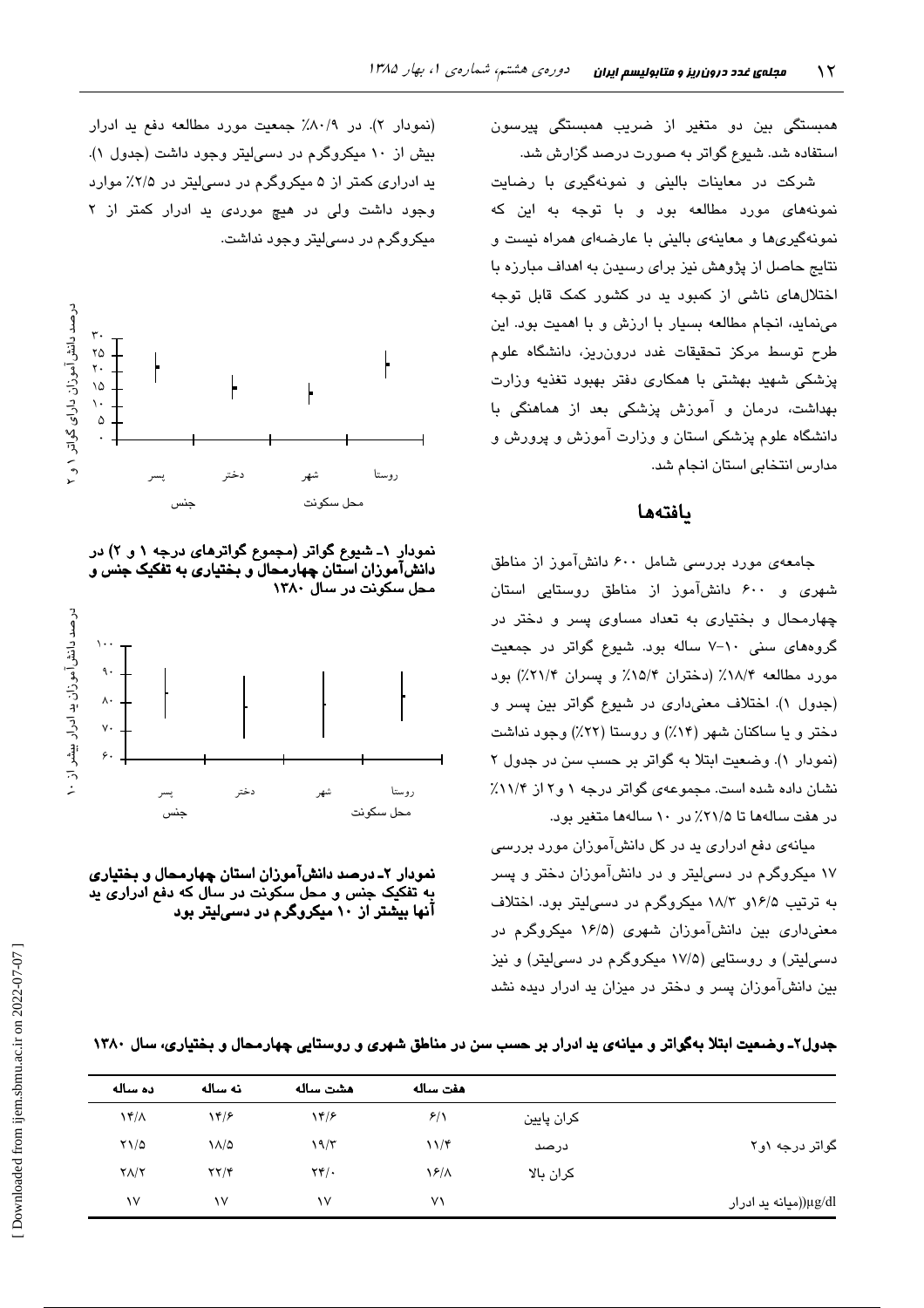بررسیهای قبلی افزایش نشان داده بود و به حد مطلوب سازمان جهانی بهداشت رسبده بود.<sup>۱۵</sup> در چهارمحال و بختیاری نیز میانهی ید دفعی ادرار در مطالعهی سال ۱۳۷۵، ۲۵ میکروگرم در دسیلیتر بود که در مقایسه با قبل از مصرف نمک یددار افزایش قابل توجهی داشت و در ۸۹٪ جمعیت مورد مطالعه این میزان بیش از ۱۰ میکروگرم در دسهایتر بود. ید ادرار کمتر از ۵ تنها در ۳/۶٪ موارد وجود داشت. شیوع گواتر و به خصوص گواترهای درجهی بالا نیز در مطالعهى سال ١٣٧۵ نسبت به مطالعهها قبلى كاهش قابل توجهی نشان میدهد. در مطالعهی کنونی شیوع کلی گواتر به ١٨/۴٪ رسیده است كه كاهش بسیار قابل ملاحظهای نسبت به مطالعهها قبلی و حتی سال ۱۳۷۵ ـ که شیوع گواتر در حد هیپرآندمیک (۵۵٪) بوده ـ نشان داده است. دادهها به خوبی نشان میدهند که در یک استان با شیوع آندمیک گواتر ناشی از کمبود ید، ١٢ سال پس از مصرف نمک یددار و بعد از اجرای طرح پیشگیری کشوری، شیوع گواتر کاهش قابل توجهی یافته است. این مشاهده با تجربههای دیگر کشورها مطابقت دارد که برای کاهش قابل توجه شیوع گواتر در مناطق هیپرآندمیک زمان طولانی لازم است. از آنجا که بررسی سال ۱۳۷۵ تنها ۲ سال پس از آن که بیش از ۵۰٪ افراد نمک پددار مصرف کرده بودند، انجام شد و بسیاری از دانشآموزان سالهای اول عمرشان دچار کمبود ید بودهاند، غدهی تیروئید آنها رشد کرده بود و شیوع گواتر بالا بود، چرا که مصرف نمک پددار نمیتواند تا سالها از شپوع گواتر به خصوص گواتر*ه*ای بزرگ بکاهد.<sup>۲۲</sup> در حالی که در بررسی کنونی شیوع گواتر، ۱۲ سال بعد از شروع پددار کردن نمک به حد مطلوب رسیده است.

در استان چهارمحال و بختیاری در مطالعهی سال ۱۳۷۵ میانهی دفع ید ادرار ۲۵ میکروگرم در دسی لیتر بود و در بررسی کنونی ۱۷ میکروگرم در دسی!یتر است. در هر دو مطالعه، میانهی ید ادرار از حداقل میزان مطلوب توصیه شده WHO/UNICEF/ICCIDD بیشتر است و در هر دو مطالعه درصد افرادی که در این ید ادراری کمتر از ۵ میکروگرم در دسی!پتر هستند از حد مجاز (۲۰٪) تجاوز نمیکند. اگر چه میانهی ید ادرار در سطح مطلوب است، بررسی دقیق مناطقی که در مطالعهی کنونی دارای ید ادرار پایین بودهاند و پیدا کردن نقاطی از استان که ساکنان آن ممکن است به دلایل مختلف، مانند استفاده از نمکهای غیریددار، سنگهای نمک،

#### بحث

بیش از ۱/۵ میلیارد نفر در دنیا در مناطقی زندگی میکنند که دچار کمبود ید است و از آنها حدود ۴۰۰ میلیون نفر دارا*ی* گواتر هستند.<sup>۱۳۸۴</sup> در منطقهی مدیترانه شرقی و کشور ما نیز بیماری گواتر به صورت آندمیک و در بعضی مناطق هیپرآندمیک وجود داشته است.'' بررسی اپیدمیولوژی گواتر به عنوان یکی از شاخصهای عمدهی کمبود ید، نخستین بار در سال ۱۳۴۸ از سوی انستیتو تغذیه در ایران صورت یذیرفت.<sup>۲</sup> نتایج به دست آمده نشان میداد که کمبود ید در اغلب شهرها و روستاهای دامنهی رشته کوههای البرز و زاگرس شایع بود. پس از یک وقفه ۱۵ ساله، گروه تحقیقات بیماریهای غدد درون ریز دانشگاه شهید بهشتی و انستیتو علوم تغذيه و صنايع غذايى، از سال ۱۳۶۲ به بعد بررسیهای تازهای را در دانشآموزان شهریار،<sup>۳</sup>شرق تهران <sup>۴</sup> و روستا*ه*ای شمال غربی تهران ــ که دچار کمبود ید شدید بودند ـ انجام دادند.<sup>۵،۲۰،۲۱</sup> گسترش این مطالعهها سبب شد که «اختلالهای ناشی از کمبود ید» به عنوان یکی از اولویتهای بهداشتی کشور شناخته شود و کمیتهی کشوری مبارزه با عوارض ناشی از کمبود ید تشکیل گردد. این کمیته در سال ۱۳۶۸ بررسی سریع گواتر را در تمامی استانهای کشور انجام داد،<sup>۷</sup> که مؤید وجود گواتر هیپرآندمیک در استان چهارمحال و بختیاری بود.

یکی از اهداف اختصاصی کمیتهی کشوری مبارزه با عوارض ناشی از کمبود ید، برنامه یدرسانی از دو طریق، تزریق محلول روغنی یددار و یددار کردن نمک بود. مصرف نمک یددار در سال ۱۳۷۳ کمتر از ۵۰٪ بود. بنا بر این کمیتهی کشوری مبارزه با کمبود ید تولید نمک یددار در بستههای ۷۰۰ تا ۱۰۰۰ گرمی برای مصرف خانوارها را اجباری نمود. با این روش مصرف نمک یددار توسط خانوارها در سال ۱۳۷۵ به بیش از ۹۵٪ رسید. از آنجایی که پایش هر برنامهای برای ارزیابی موفقیت آن ضروری است، بررسیهای کشوری هر ۵ سال برای پایش برنامهی کنترل و حذف اختلالهای ناشی از کمبود ید در نظر گرفته شد. اولین بررسی کشوری در سال ۱۳۷۵، ۷ سال پس از شروع ید رسانی و ٢ سال بعد از این كه بیش از ۵۰٪ خانوارهای کشور نمک یددار مصرف میکردند، انجام شد. در کل کشور ید ادرار در گروه سنی ۸ تا ۱۰ سالهی استان در مقایسه با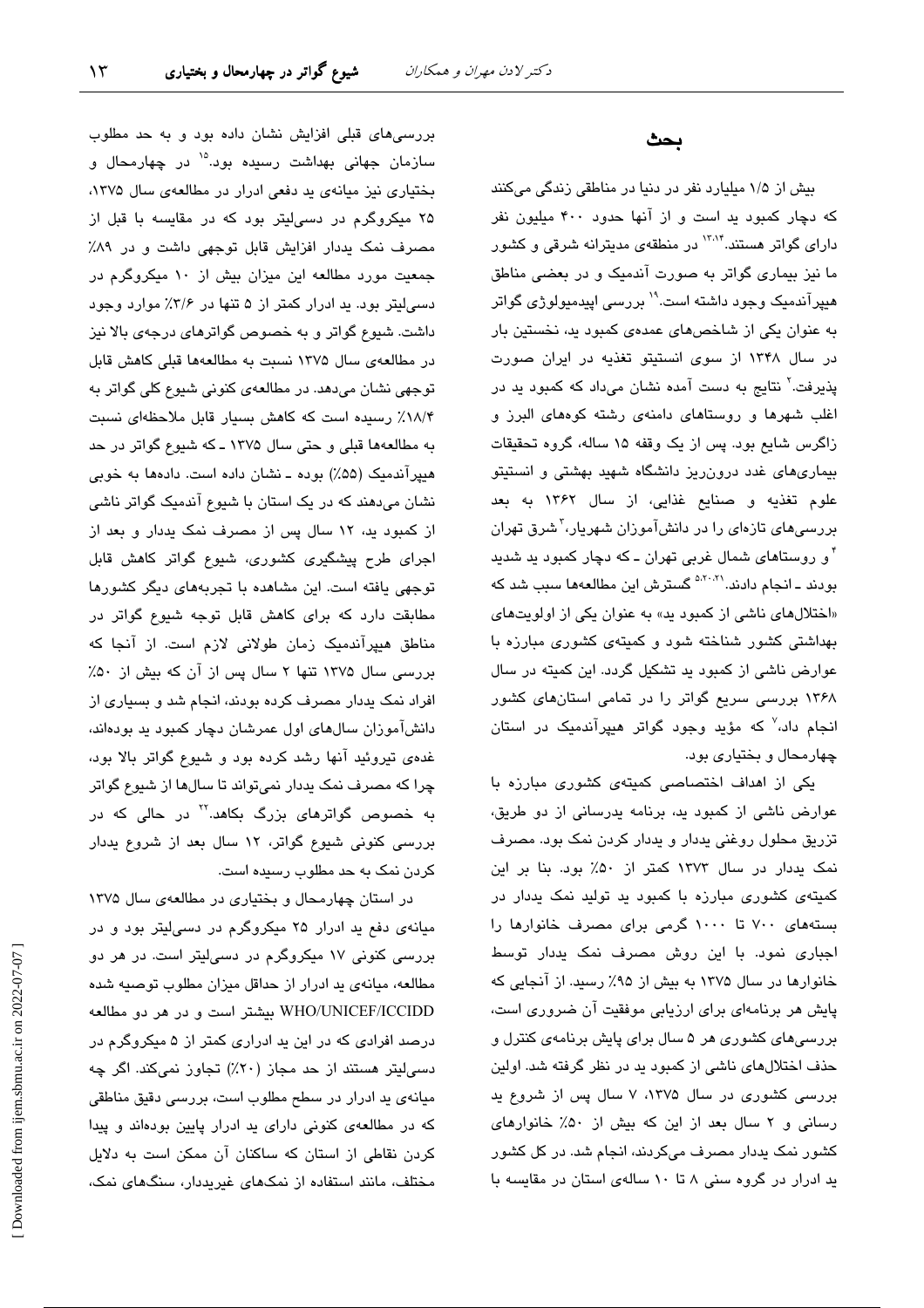چهارمحال و بختیاری در هر دو بررسی سالهای ۱۳۷۵ و ۱۳۸۰ بالاتر از ۱۰ میکروگرم در دسه لیتر بوده است و تنها ۲/۵٪ غلظت ید ادرار کمتر از ۵ داشتهاند، استان چهارمحال و بختیاری را میتوان «عاری از اختلالهای ناشی از کمبود ید» به حساب آورد و استمرار حذف IDD<sup>i</sup> را در این استان انجام شده دانست. بدیهی است پایش استانی و کشوری هر ۵ سال یک بار استمرار توفیق برنامه کشوری را تعیین خو آهد نمو د.

*i*-Sustainable elimination of IDD

یا نگهداری و انبار کردن نامطلوب نمک پددار و شرایط پخت نامناسب، ید کافی دریافت نمیکنند، توسط مسؤولان نظام بهداشتی درمانی استان، میتواند در پدرسانی مطلوبتر به ساکنان استان کمک کند.

نتایج این بررسی نشاندهندهی این واقعیت است که برنامهی مبارزه با کمبود ید از طریق یددار کردن نمک خانوار بسیار مؤثر بوده است و طی ٢ دوره پایش برنامه، ٧ و ١٢ سال پس از آغاز، برنامه به شاخص های بین المللی برای کنترل اختلالهای ناشی از کمبود ید دست یافته است. با توجه به اینکه میانهی ید ادرار دانشآموزان استان

### **References**

- ١. عزیزی فریدون، مجموعهی مقالات اختلالهای ناشی از کمبود بد (۱۳۶۴–۱۳۷۴). مرکز تحقیقات غدد درون ریز و متابولیسم، دانشگاه علوم پزشکی شهید بهشتی و صندوق کودکان ملل متحد (یونیسف). مقدمه، صفحات ۵ و ۶، ۱۳۷۴.
- Emami A, Shahbazi H, Sabzevari M, Gawam Z, Sarkissian N, Hamedi P, et al. Goiter in Iran. Am J Clin Nutr 1969; 22: 1584-1588.
- عزیزی فریدون، کیمیاگر مسعود، باستانی ج، نوایی لیدا،  $\mathbf{r}$ غضنفری ف، رستگارپناه و همکاران. بررسی گواتر در شهریار. مجله دانشکده پزشکی دانشگاه شهید بهشتی ۱۳۶۴، سال ۹، شمارهی ۲، صفحات ۷۵ تا ۸۴.
- عزیزی فریدون، نفرآبادی ماهطلعت، آذرتاش پ، کیمیاگر ٤. مسعود، پاسایی م، آزادگان م و همکاران. بررسی گواتر در شرق تهران. مجلهی دانشکدهی پزشکی دانشگاه علوم یزشکی شهید بهشتی ۱۳۶۶، شمارهی ۱ و ۲، صفحات ۴۱ تا  $.5V$
- کیمیاگر مسعود، میرسعید قاضی علی<mark>اصغر، نفرآبادی</mark> ماەطلعت، ياسائى م، عزيزى فريدون. تأخير رشد، شيوع گواتر و کمکاری تیروئید در دانشآموزان مدارس حومه تهران. دارو و درمان ١٣٧١، سال ٩، شمارهي ١٠٠، صفات ع تا ۱۱.
- عزیزی فریدون. اختلالهای ناشی از کمبود ید، مجلهی  $\mathcal{L}$ . دانشکدهی پزشکی دانشگاه علوم پزشکی شه<mark>ید بهشت</mark>ی ١٣٧٢، ضميمهى ٢، صفحات ۵ تا ۴۷.
- 7. Azizi F, kimiagar M, Nafarabadi M, Yassai M. Current status of iodine deficiency disorders in the Islamic Republic of Iran. EMR Health Serv J 1990; 8: 23-27.
- ٨. شيخالاسلام ربابه، عزيزي فريدون. پيشگيري از اختلالهاي ناشی از کمبود ید. دارو و درمان ۱۳۷۱. سال نهم، شمارهی ٠٠۶، صفحات ٢٩ تا ٣٣.
- شيخ الاسلام ربابه. توليد نمک يددار در ايران. خلاصه مقالات  $\cdot$ پنجمین کنگرهی بینالمللی بیماریهای غدد درون ریز. مجلهی غدد درون ریز و متابولیسم ایران ۱۳۷۸. ویژهنامهی کنگره.
- 10. Azizi F, Kalani H, Kimiagar M, Ghazi A, Sarshar A, Nafarabadi M, et al. Physical, neuromotor and intellectual impairment in non-cretinous schoolchildren with iodine deficiency. Int J Vitam Nutr Res 1995; 65: 199-205
- 11. Ázizi F, Sheikholeslam R, Hedayati M, Mirmiran P, Malekafzali H, Kimiagar M, et al. Sustainable control of iodine deficiency in Iran: beneficial results of the implementation of the mandatory low on salt iodization. J Endocrin Invest 2002; 25: 409-13.
- ۱۲. سیمای جمعیت و سلامت در جمهوری اسلامی ایران.
- معاونت سلامت وزارت بهداشت، درمان و آموزش پزشکی،
- 13. WHO/EMRO, "promotion of iodized salt in the Eastern Mediteranean, Middle East and Notrh Africa. Report of an intercountry meeting". Dubai UAE, 10-12 Apo 2000
- 14. Assessment of iodine deficiency disorders and monitoring their elimination. A guide for programme managers. Second Edition. WHO/UNICEF/ICCIDD, Geneva, 2000.
- 15. Azizi F. Assessment, Monitoring and Evaluation of Iodine Deficiency Disorders in the Middle East and Mediterranean Region. Tehran, Eastern - Sara Publication, 2002.
- 16. Azizi F. Sheikholeslam R. Hedavati M. Hedavati M. Mirmiran P, Malekafzali H, et al. Sustainable control of iodine deficiency in Iran: beneficial results of the implementation of mandatory law on salt iodization. J Endocrinol Invest 2002; 25: 409-413.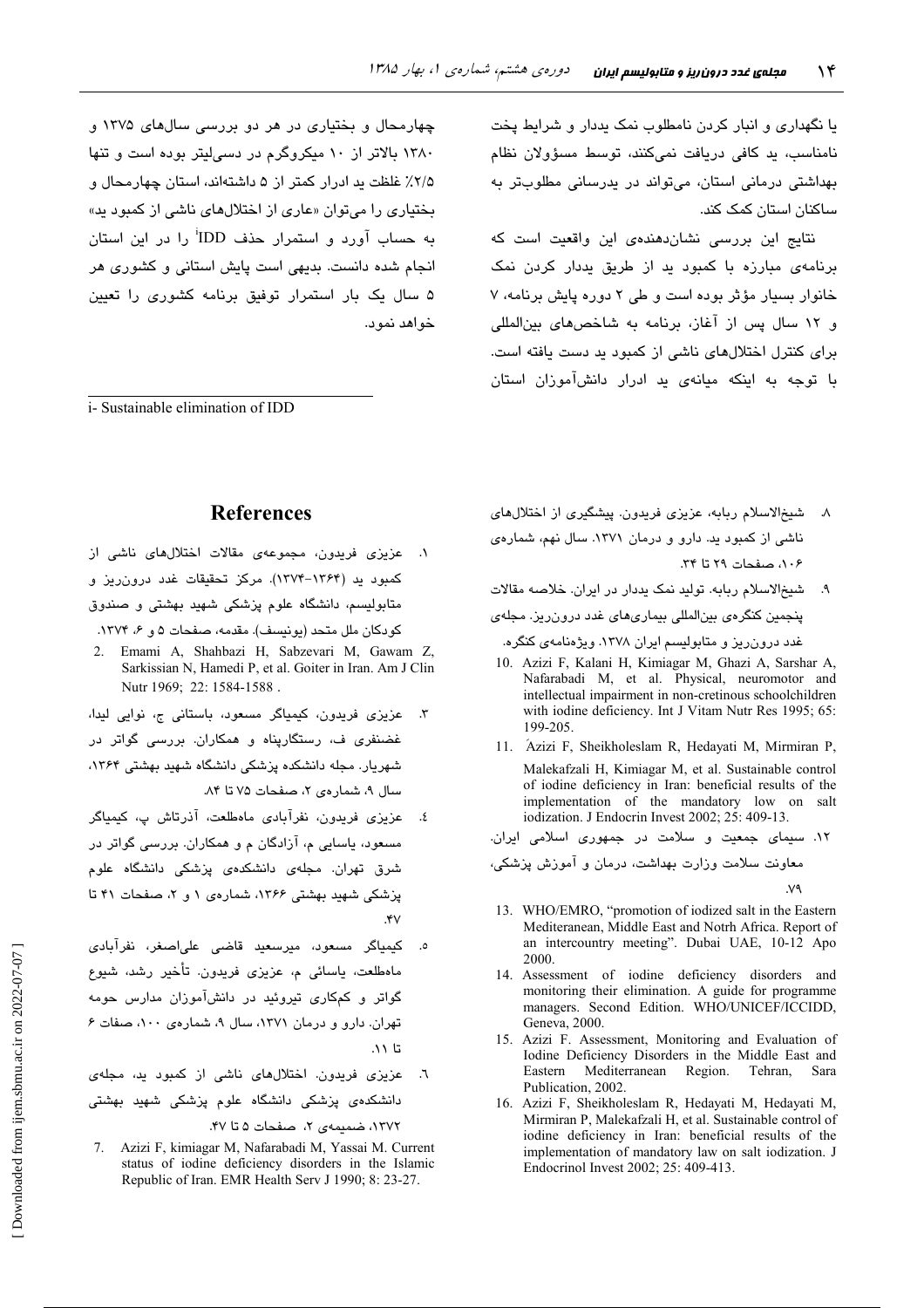١٧. زالي محمدرضا، محمد كاظم، اعظم ك، مجدى م. وضعيت تیروئید در ایران بر اساس نتایج طرح سلامت و بیماری. مجلهی علمی نظام پزشکی جمهوری اسلامی ایران ۱۳۷۴، سال ١٢، شمارهي ٢، صفحات ١١٣ تا ١٢٢.

۱۵

- 18. Sandell EB., Kolthoff IM. Micro determination of iodine by a catalytic method. Mikrochemica Acta 1937;  $1: 9-25.$
- 19. Pemaeyer, Lowension, Tilly 1979. Titration method for salt iodine analysis. PAMA, WHO press. 1997.
- 20. Azizi F, Mehran L. Experiences in the prevention, control and elimination of iodine deficiency disorders:

a regional perspective. East Mediterr Health J 2004; 10:761-70.

- 21. Azizi F, Sarshar A, Nafarabadi M, Ghazi A, Kimiagar M, Noohi S, et al. Impairment of neuromotor and development iodine-deficient cognitive in schoolchildren with normal physical growth. Acta Endocrinol (Copenh) 1993; 129: 501-4.
- 22. Aghini-Lombardi F, Antonangeli L, Pinchera A, Leoli F, Rago T, Bartolomei AM, et al. Effect of iodized salt on thyroid volume of children living in an area previously characterized by moderate iodine deficiency. J Clin Endocrinol Metab 1997; 82: 1136-9.